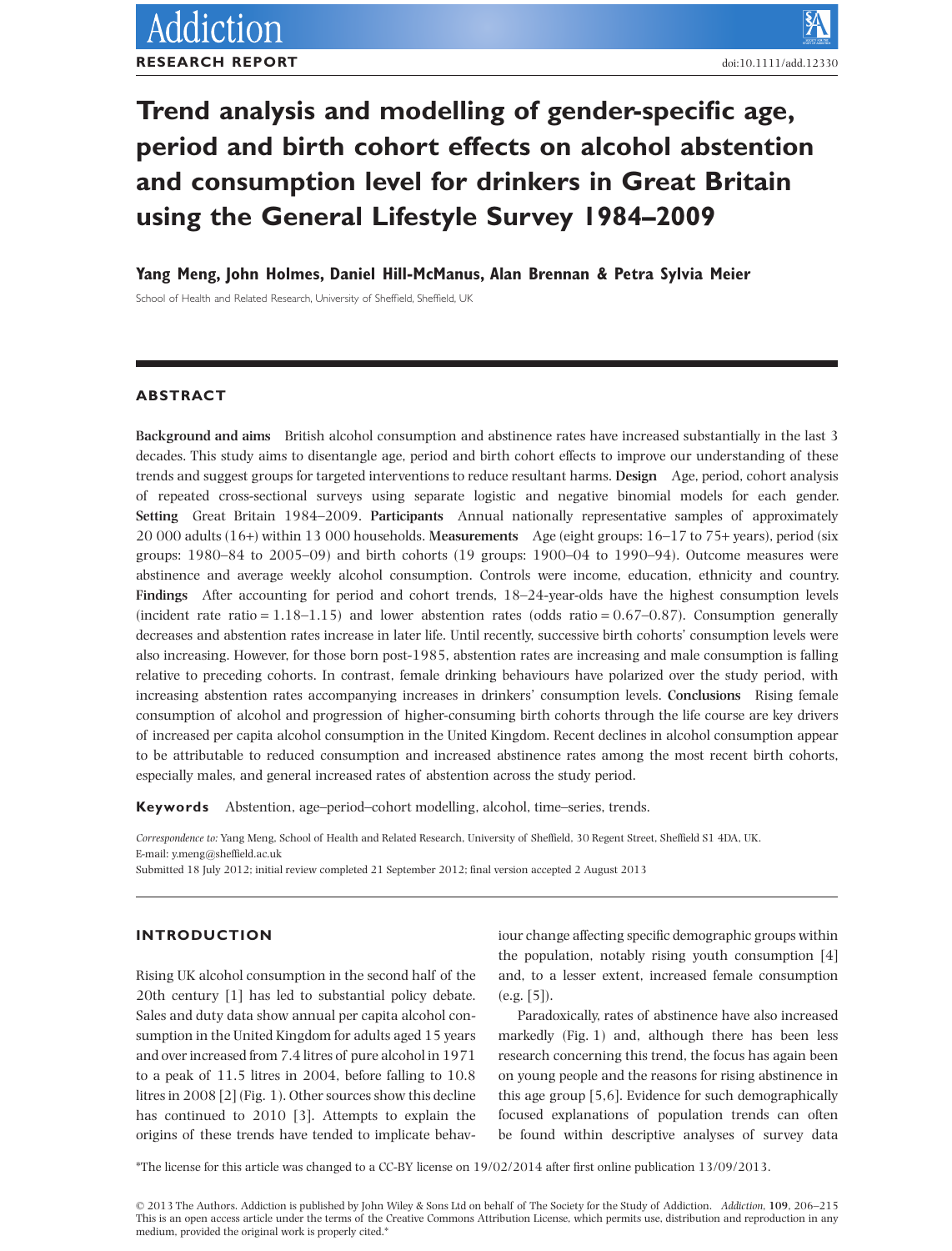

**Per capita alcohol consumption in the UK for adults aged 15 and over**

**Proportion of abstainers in Great Britain for adults aged 16 and above**



**Figure 1** Trends in adult per capita alcohol consumption and proportion of abstainers in the United Kingdom

(e.g. [7]); however, such analyses cannot separate changes straightforwardly within subgroups from population-wide change. For example, it is unclear whether the reported rise in female consumption is driven primarily by changes occurring across society, within youth behaviour or the progression of increasingly highconsuming female birth cohorts through the life-course.

Previous studies of the origins of trends in populationlevel alcohol consumption can provide some insight into these questions. Lederman proposed that, on average, populations tend to change their behaviour in concert; ensuring regularity can be observed in the relationship between mean consumption and levels of harmful consumption over time [8]. Although widely challenged (e.g. [9,10]), Lederman's hypothesis is largely supported by Skog's influential theory of collectivity within drinking cultures [11]. This proposed a model of behaviour change whereby consumption trends have a 'central tendency' [12] to result from individuals and groups shifting their behaviour and then these changes accumulating subsequently into long waves of gradual population-level effects as they spread via social networks and impact across society. Other work has focused on how changing behaviour within specific groups can contribute to the population trend. This includes the GENACIS (Gender, Alcohol and Culture: An International Study) project's analyses of changing female consumption patterns in Europe [13] and focused studies of particular age groups such as the ESPAD (European School Survey Project on Alcohol and Other Drugs) [14].

Although useful, much of this literature does not consider different demographic components of change simultaneously. A small number of age, period and cohort (APC) studies using time–series of cross-sectional consumption survey data address this point. APC studies seek to separate the population trends into three types of demographic trend: (i) trends across the life-course (age effects); (ii) trends across the whole population over time (period effects) and (iii) trends across successive generations (cohort effects). Ideally, this is achieved through statistical modelling to isolate APC effects from each other; however, descriptive analyses are also possible. In the United Kingdom, Kemm descriptively analysed rates of low and heavy consumption within gender-specific birth cohorts from 1978 to 1998 and found that heavy consumption rates declined with age and rose in more recent birth cohorts [15]. International APC studies have been carried out in the United States [16–20] and various European countries [21–24], with analyses covering a broad range of outcome measures (e.g. per capita total and beverage-specific consumption [16,17,19–21], rates of problem and binge drinking [16,18,20,22,23], and rates of abstention [15,21,24]). Results show that in most contexts consumption peaks in early adulthood, but period and cohort effects vary by country.

This paper aims to build on these analyses by conducting an APC analysis of a 25-year time–series of cross-sectional surveys on alcohol consumption and abstinence in Great Britain. In particular, we seek to identify (i) whether an APC analysis indicates attributions of the UK population trend to rising female and youth consumption are justified and (ii) the demographic origins for recent increases in abstention. To facilitate attribution of effects to male and female trends, we separate our data to conduct gender-specific analyses.

# **METHOD**

# **Data**

The General Lifestyle Survey (GLF; formerly GHS or General Household Survey) is an annual cross-sectional household survey of approximately 20 000 individuals living in around 13 000 private households in Great Britain conducted by the Office for National Statistics. A probability-stratified two-stage sample design is used to draw a representative sample of private households from the postal address file. Household members aged 18+ were asked to complete the drinking section during face-to-face interviews from the GLF 1978 onwards, and from 1988 onwards 16- and 17-year-olds responded using a self-completion form. We obtained the GLF 1978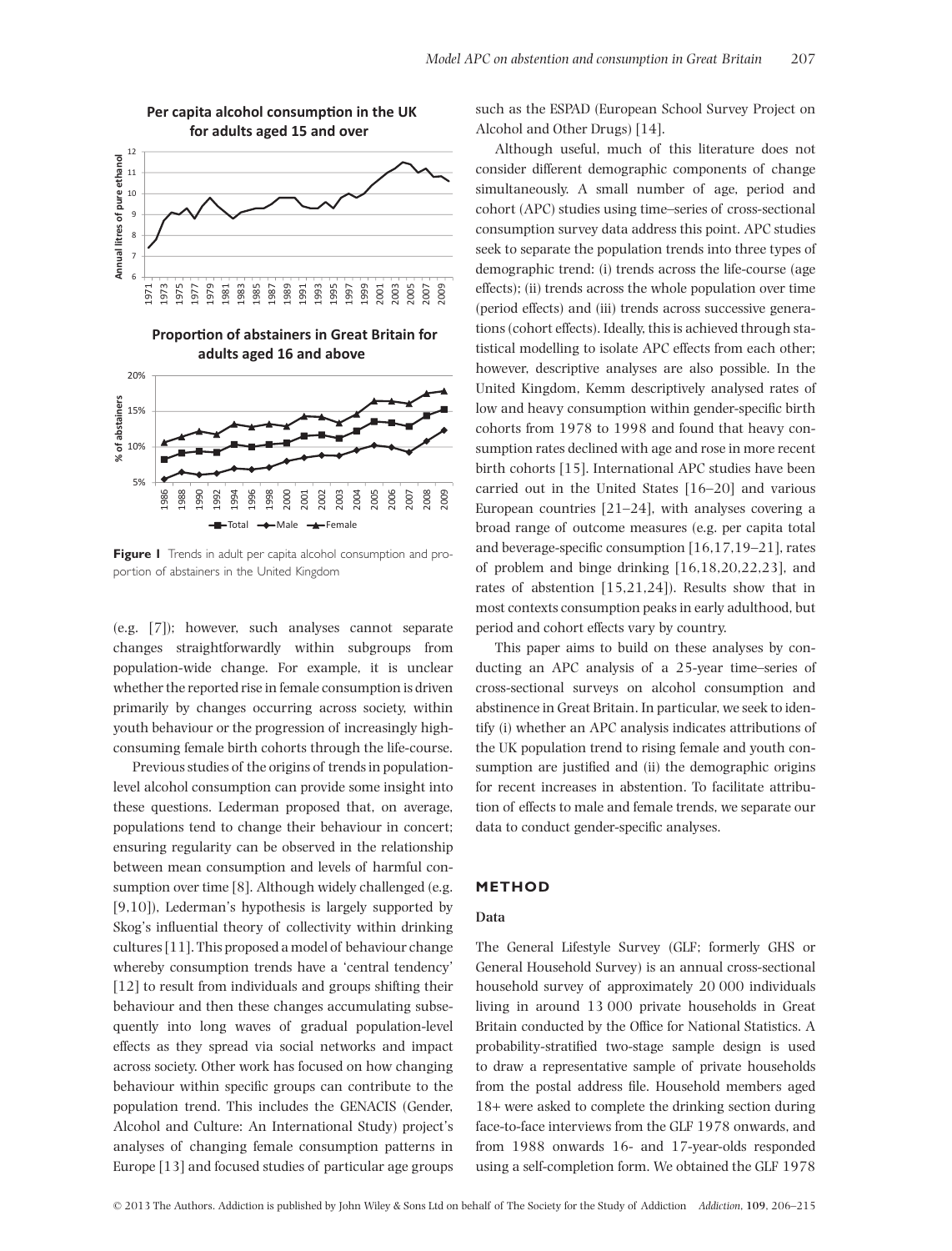to 2009 data sets from the UK Data Archive (Supporting information, Appendix S1).

The questions to establish whether respondents abstain from alcohol have remained consistent; these are: (i) whether the respondent ever drinks alcohol nowadays and (ii) if not, whether the respondent means that they never drink alcohol nowadays or they drink alcohol only very occasionally.

Kemm [15] has summarized the questions for establishing drinking volume in the GLF 1978–98. Essentially, beverage-specific quantity–frequency (QF) questions were asked for respondents who drank very occasionally or more in the last 12 months. Over the years there have been changes to beverage categories (e.g. strong beer and alcopops were added in 1998) and QF categories (e.g. large and small cans of beer were introduced in 1990). From 1998 there were further changes to the QF questions (e.g. different wine-glass sizes were introduced in 2006). In 2006, the GLF updated their assumptions about beverage alcohol content used to convert quantity measures into alcohol units  $(1 \text{ unit} = 10 \text{ ml} \text{ ethanol})$ [25].

#### **Dependent and independent variables**

The dependent variable in the abstention analysis is binary  $(1 - did not drink alcohol at all during the 12)$ months before interview). The dependent variable in the consumption model is the drinker's average weekly consumption in units.

The same set of independent variables was used for both the abstention and consumption analyses (Table 1). These are all categorical variables, namely age (16–17, 18–24, 25–34, 35–44, 45–54, 55–64, 65–74 and 75+ years), period (1980–84, 1985– 89, 1990–94, 1995–99, 2000–04, 2005–09), birth cohort (19 5-year cohorts: from 1900–1904 to 1990– 1994), household income (three groups: in poverty defined as below 60% of the annual median equivalized household income, high income defined as the top equivalized household income decile and medium income), education (four groups), ethnicity (six groups) and country (England/Scotland/Wales). Non-APC variables are included as controls for the APC effects, but the estimated coefficients are of interest in themselves. The APC effects and the effects of other independent variables are estimated simultaneously and control for each other. All models are fitted separately for men and women to obtain gender-specific estimates. Sensitivity analyses (SA) were performed which apply alternative groupings to APC variables and include gender dummies and interaction terms between gender and APC groups to test the robustness of the base case results.

#### **Statistical methods**

A logistic regression model is used to model the odds ratio (OR) for abstention. We excluded the GLF 1978, 1980 and 1982 from the abstention (and the consumption) analyses because ethnicity was not recorded. The sample size for the abstention analysis was 291 683, covering the period 1984 to 2009.

As in previous studies [20,23], we model the incident rate ratio (IRR) of drinkers' average weekly alcohol consumption using a negative binomial regression model. The final sample size for the consumption model was 200 144, covering the period 1986–2009 (excluding 1984, 2003/04, 2004/5 and 2007, as QF questions were not asked in these years).

In both analyses the reference groups were 45–54 year-olds, the 2005–09 period and the 1960–64 birth cohort, as these represent the most recent period and an average age or cohort group. Reference categories for other variables are shown in Table 1.

#### **Other model assumptions**

The logistic and negative binomial models are fitted in Stata/SE version 10.1 software (StataCorp, College Station, TX, USA). The survey design was accounted for by using the commands for handling survey data in Stata. Survey weights were used for both the descriptive statistics and model fitting.

#### **RESULTS**

#### **Descriptive statistics**

The weighted means of the proportions of abstainers and average weekly consumption for drinkers by gender and APC are presented in Fig. 2. By age, abstention rates are lowest at ages 18–54 (10–11% for women, 6–8% for men) and increase continually from age 55 onwards. By period, abstention rates increased by around 5% among both genders during the study period. By cohort, abstention rates fall from 22% in the 1900–04 cohort to 6–7% in the 1940–69 cohorts followed by a sharp increase in the proportion of abstainers among men born after 1985. Similar trends are also seen for women.

Drinkers' average weekly units peaks at age 18–24 (25.1 for men, 11.9 for women), falls by approximately 5 units and remains stable between ages 25–54, then declines into later life. By period, there are upward trends in drinkers' average consumption for both genders over the study period and the increase is greater for females. By cohort, we identify increasing consumption trends for male (from 7.1 units to 23.2 units) and female (from 2.4 units to 13.7 units) cohorts of drinkers up to those born before 1979 and 1989, respectively.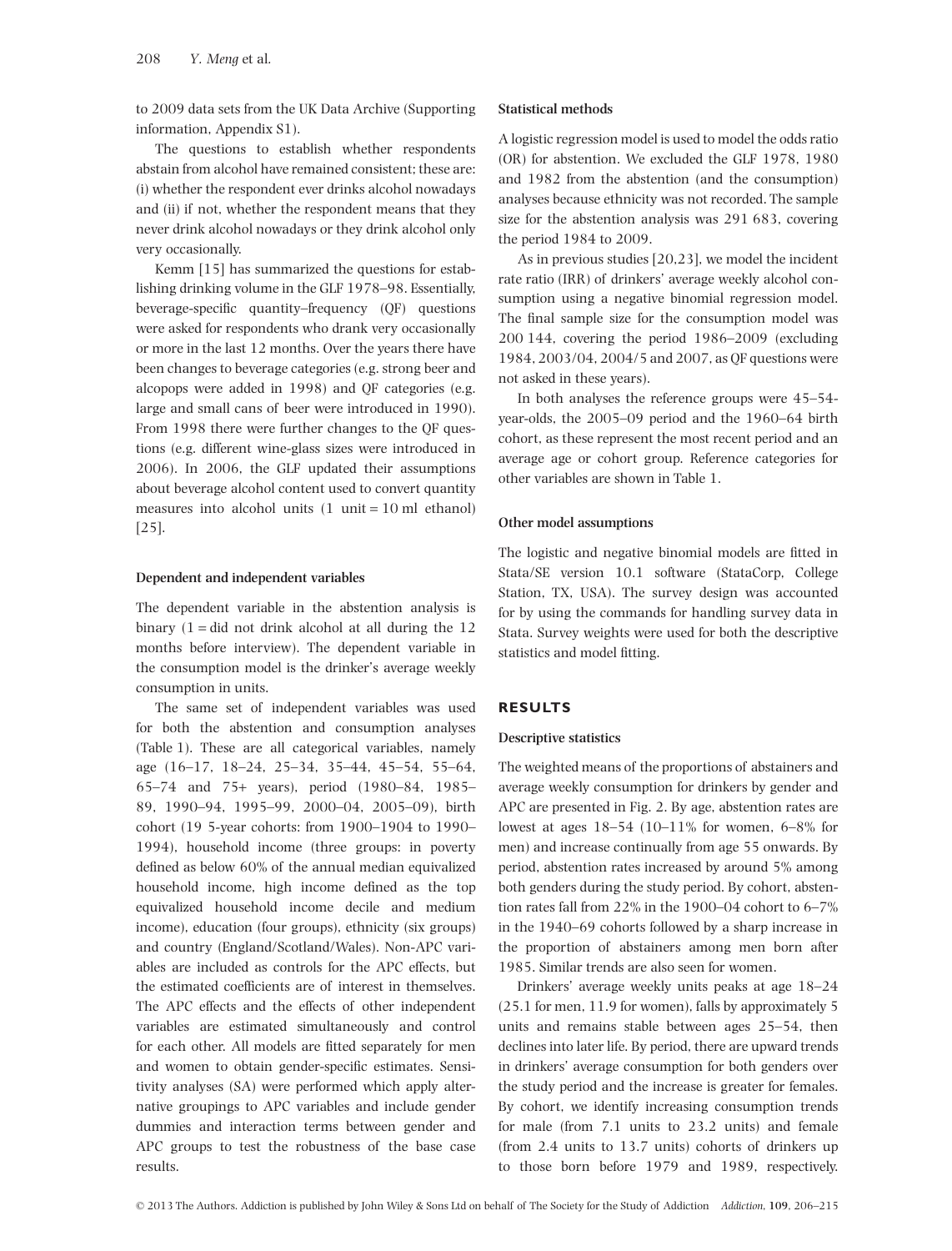

Figure 2 Mean proportion of abstainers and weekly consumption for drinkers by gender, age group, period and birth cohort. Squares: men; triangles: women

Average consumption has declined in later birth cohorts, especially the most recent (1990–94) male cohort.

#### **Modelling alcohol abstention**

The results from the logistic models are shown in Fig. 3 and Table A1 in the Supporting information, Appendix S2.

# *Age effects*

Compared with the reference age group (45–54-yearolds), men aged  $16-17$  (OR = 1.55) and women aged  $16-17$  (OR = 1.48) or 55+ (OR = 1.23–1.44) are signifi-

cantly more likely to be abstainers. Men aged 18–44  $(OR = 0.67 - 0.82)$  and women aged  $25 - 44$   $(OR = 0.86 - 0.86)$ 0.86) are significantly less likely to be abstainers. The odds of alcohol abstention for men and women both decrease as people move from the 16–17- to the 18–24 year age group and the odds increase over their subsequent life-times.

#### *Period effects*

The odds of abstention have increased steadily from the 1985–89 period (OR = 0.55 male, 0.42 female) to the reference period of 2005–09.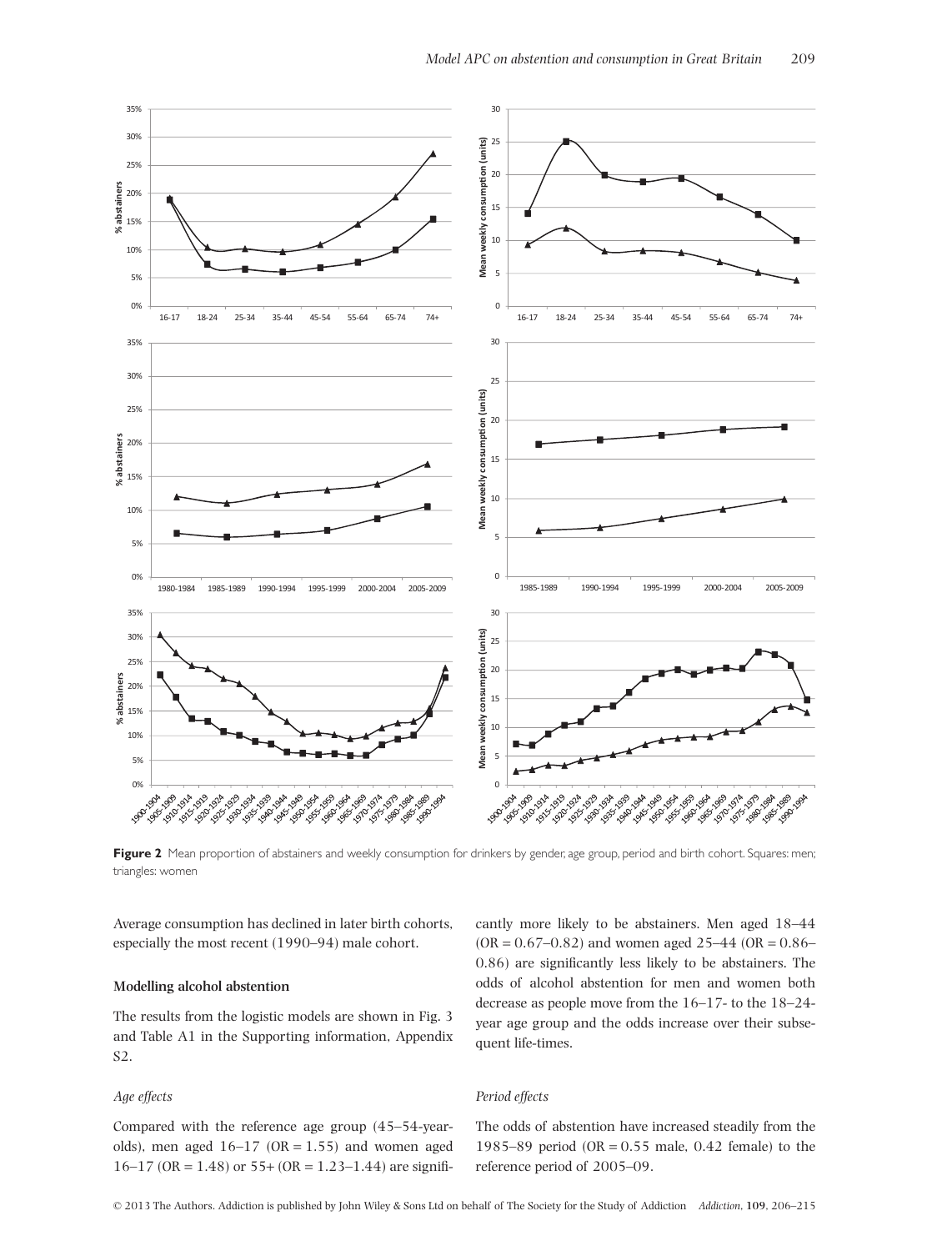

Figure 3 Age, period and birth cohort effects as odds ratio (OR) for men and women from logistic models predicting alcohol abstention. Reference groups are the 45-50-year age group, the 2005-09 period and the 1960-64 birth cohort. Dotted lines represent estimated 95% confidence intervals

# *Cohort effects*

U-shaped curves were identified for cohort effects on abstention. Both men and women in the early birth cohorts (born before 1930) have significantly higher odds of abstention compared with the reference 1960–65 cohort. These ORs have wider confidence intervals due to the smaller sample sizes. For those born post-1930, odds of abstention compared with the reference cohort are significantly higher for men born between 1970 and 1974 (OR = 1.19) and, more markedly, between 1985 and 1994 (OR = 1.81–2.36) and for women born between 1990 and 1994 (OR = 1.63).

#### **Modelling drinkers' average weekly consumption**

## *Age effects*

The results from the negative binomial models are shown in Fig. 4 and Table A2 in the Supporting information, Appendix S2. Consumption peaks for both men and women between ages 18–24 then drops sharply, but there is a rebound, particularly for women, of slightly increased consumption between ages 45–54. Compared with the 45–54 age group, both male and female drinkers aged  $18-24$  drink significantly more (IRR =  $1.18-1.15$ ), whereas men aged 16–17 and 35–44 (IRR = 0.67–0.92) and women aged  $25-44$  (IRR =  $0.89-0.95$ ) drink significantly less. No significant decline in consumption among drinkers was seen in those aged 55+ compared with the reference group.

## *Period effects*

Male and female drinkers show very different period effects. No significant changes in consumption are identified for men, but successive significant increases are identified for women from 1990 to 1994 onwards  $(IRR = 0.77).$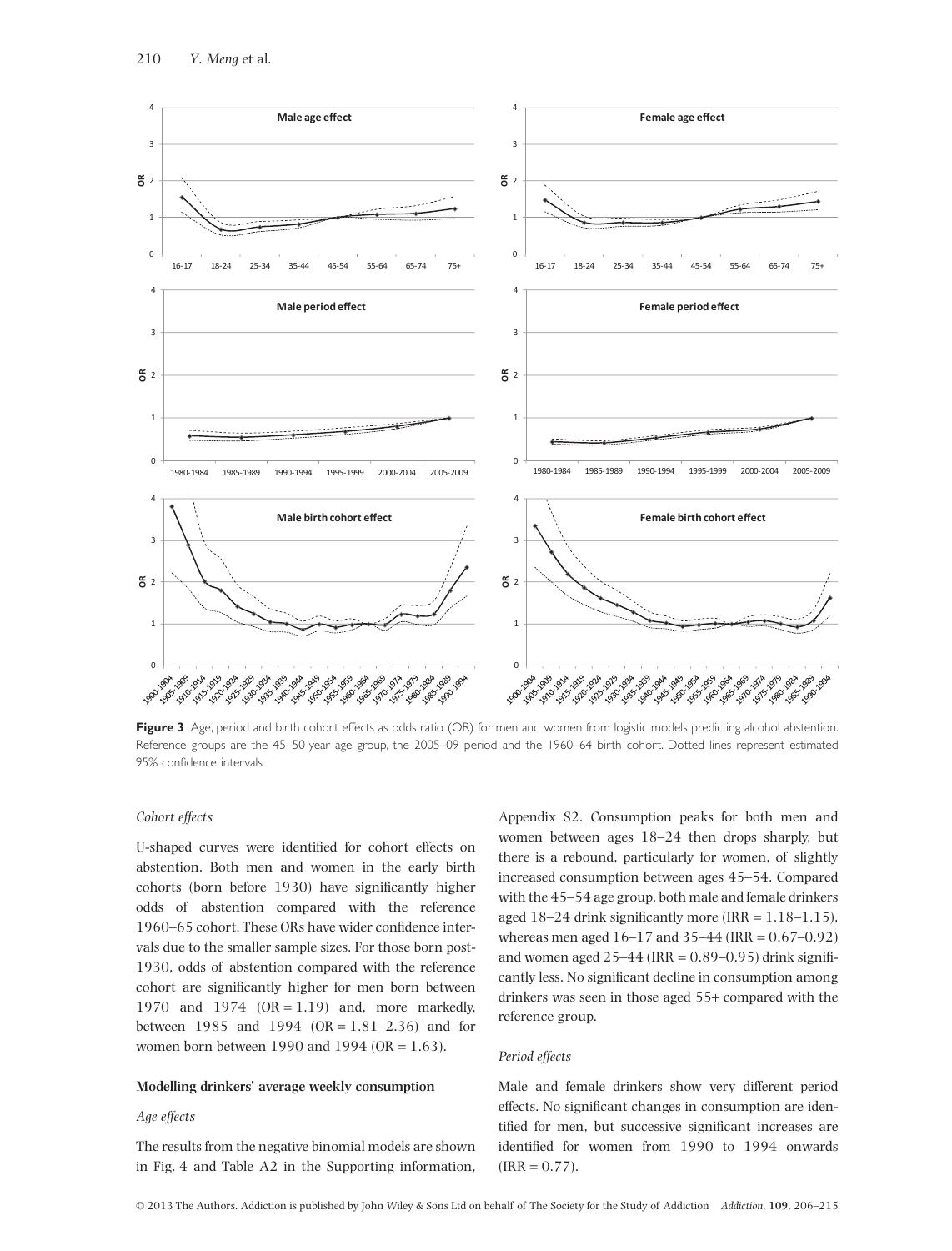

Figure 4 Age, period and birth cohort effects as incident rate ratio (IRR) for men and women from negative binomial models predicting drinkers' average weekly alcohol consumption. Reference groups are the 45–50-year age group, the 2005–09 and the 1960–64 birth cohort. Dotted lines represent estimated 95% confidence intervals

## *Cohort effects*

Both male and female drinkers in the earliest birth cohorts (pre-1930) drink significantly less than the reference 1960–64 cohort. For those born post-1929, male drinkers born  $1930-49$  (IRR = 0.65-0.96) and 1990–94 (IRR =  $0.91$ ) drink significantly less than the reference cohort, while male drinkers born 1975–79 drink significantly more  $(IRR = 1.10)$ . Female drinkers born 1930–49 drink significantly less (IRR =  $0.68-0.92$ ) and those born 1965–94 drink significantly more  $(IRR = 1.06-1.32)$  than the reference group, with the consumption level reaching its peak in the 1980–84 cohort. Following the generally upward trend in successive birth cohorts, there is a marked decrease of consumption level for male birth cohorts born post-1980, but the decrease is not significant for later female cohorts.

## **Effects of other demographic variables**

Table 1 presents the estimated effects and associated standard errors for other independent variables. Of note here is the finding that Scottish men and women are more likely to be abstainers and consume less than their English counterparts across the study period. We discuss this further in the study limitations.

# **Sensitivity analyses**

An alternative definition of abstinence was tested in an SA where people who drink very occasionally are also classified as abstainers; however, the results (not shown) did not differ substantively from the base case model. A range of one-way SAs applying alternative groupings to APC variables was performed (e.g. combining the 16–17 and 18–24-year age groups to increase sample size and number of surveys covering the youngest cohorts). Again, the results (not shown) did not differ substantively from the base case and the increasing probability of being an abstainer and decreasing consumption level for drinkers among later birth cohorts were still identifiable. Finally, gender dummies and interactions between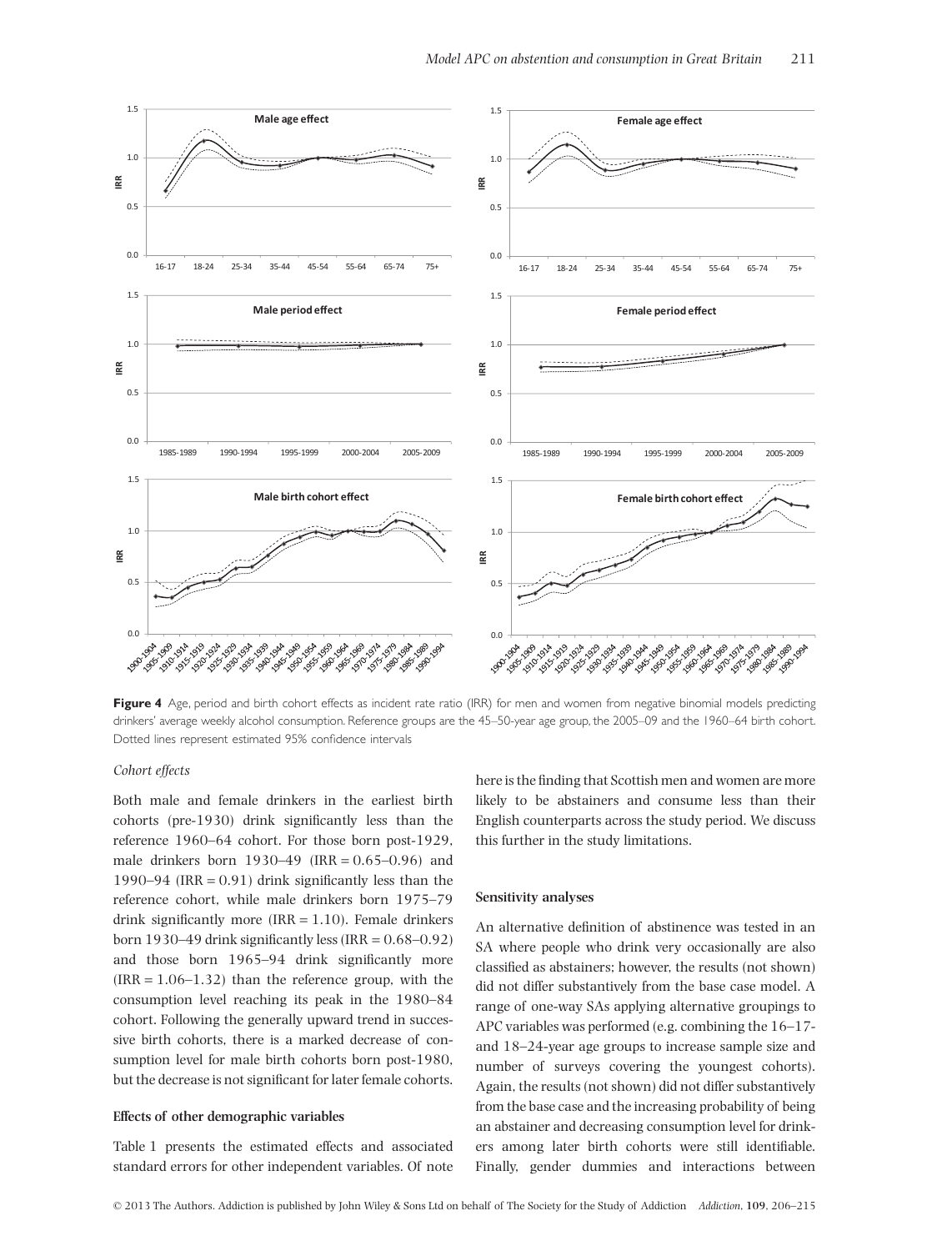# 212 *Y. Meng* et al*.*

|                                | Men          |             | Women          |             |
|--------------------------------|--------------|-------------|----------------|-------------|
|                                | Abstention   | Mean volume | Abstention     | Mean volume |
| Household income               |              |             |                |             |
| In poverty                     | 1.68(0.05)   | 1.01(0.02)  | 1.44(0.03)     | 0.83(0.01)  |
| 60% median to 90th percentile  | Reference    | Reference   | Reference      | Reference   |
| Top $10\%$                     | 0.60(0.03)   | 1.11(0.01)  | 0.75(0.04)     | 1.22(0.02)  |
| Education                      |              |             |                |             |
| No qualification               | 1.81(0.09)   | 1.02(0.02)  | 2.18(0.09)     | 0.87(0.02)  |
| Below A level                  | 1.18(0.06)   | 1.00(0.02)  | 1.22(0.05)     | 0.94(0.02)  |
| A level                        | Reference    | Reference   | Reference      | Reference   |
| Above A level                  | 0.98(0.05)   | 0.92(0.01)  | 0.93(0.04)     | 0.99(0.02)  |
| Ethnicity                      |              |             |                |             |
| White                          | Reference    | Reference   | Reference      | Reference   |
| Asian-Pakistani or Bangladeshi | 100.66(9.23) | 0.46(0.07)  | 121.74 (12.60) | 0.61(0.18)  |
| Asian—Indian and others        | 10.88(0.67)  | 0.53(0.03)  | 18.24(1.01)    | 0.38(0.03)  |
| Black-Caribbean                | 2.24(0.26)   | 0.64(0.04)  | 4.03(0.31)     | 0.50(0.03)  |
| Black-African and others       | 12.22(1.17)  | 0.48(0.05)  | 10.48(0.85)    | 0.36(0.05)  |
| Others                         | 6.75(0.52)   | 0.60(0.03)  | 6.22(0.38)     | 0.60(0.04)  |
| Region                         |              |             |                |             |
| England                        | Reference    | Reference   | Reference      | Reference   |
| Wales                          | 1.31(0.09)   | 1.04(0.03)  | 1.35(0.07)     | 0.96(0.03)  |
| Scotland                       | 1.58(0.06)   | 0.94(0.01)  | 1.40(0.04)     | 0.85(0.02)  |

**Table 1** Estimated effects of demographic variables for men and women on alcohol abstention and drinkers' weekly consumption.

Standard errors are reported in parentheses and statistically significant odds ratios (OR) and incident rate ratios (IRR) at the 5% significance level are indicated in bold type.

gender and APC groups were tested and did not yield substantively different results.

# **DISCUSSION**

The above results present a complex picture of the components of recent trends in UK alcohol consumption. Below we attempt to summarize the results by characterizing their contribution to the three broad components of the per capita consumption trend between 1986/87 and 2010/11 (Fig. 1).

## **Relative stability (1986/87–1994/95)**

Abstinence levels were generally increasing across men and women of all ages. However, the effects of this trend on per capita consumption appear to be cancelled out by rising average consumption among more recent cohorts who are at high consumption periods in the life-course compared with preceding cohorts.

# **Upward trend (1994/95–2004/05)**

The earlier birth cohorts who had higher abstinence rates and lower average consumption among drinkers were at the end of the life-course and were being replaced by more recent cohorts with lower proportions of abstainers and higher-consuming drinkers (particularly among females). Consumption among female drinkers continued a general rise during this period, although this effect was mitigated by ongoing increases in abstinence for both men and women.

#### **Downward trend (2004/05–2010/11)**

The process of replacing earlier low-consuming, high-abstinence cohorts at the end of their lives with high-consuming, low-abstinence cohorts was largely completed, and smaller differences in abstinence rates were seen between the 1940s–80s cohorts who composed the bulk of the population. Drinkers in the most recent birth cohorts, who were also at the highest consuming point in the life-course, had lower average consumption levels than preceding cohorts, and these new cohorts also contained more abstainers. Abstinence rates also continued to rise across the population during this period, although female drinkers, again, also continued to drink more on average.

These findings suggest that recent UK per capita consumption trends are rooted in four phenomena. First, the United Kingdom appears to be moving progressively away from highly gendered drinking roles as changes in female drinking behaviour occur. Previous research has found similar shifts in some countries (e.g. United States,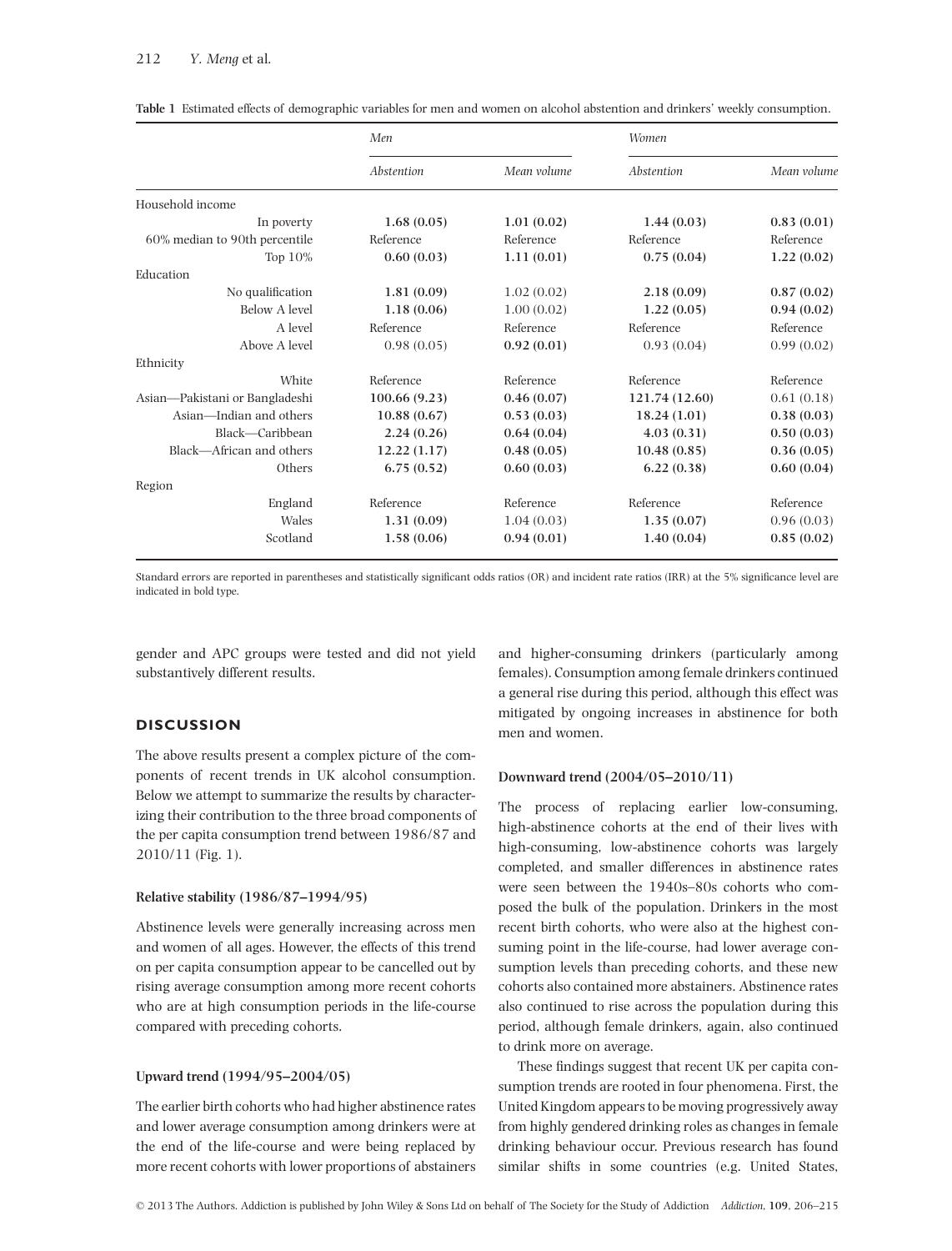Finland) but not others (e.g. Germany, the Netherlands) [26,27], and findings from the GENACIS project suggest that this may be linked to changing attitudes to gender roles, increased female labour market participation, higher divorce rates and urbanization [28]. Secondly, if behavioural change flows through social networks, as proposed by Skog [11], our evidence suggests that this appears to be primarily a generational process whereby successive birth cohorts adopt and adapt the behaviour of preceding cohorts, thus producing identifiable cohort trends. Although Skog's theory would predict temporally proximal cohorts to influence each other, as their social networks are likely to be well integrated, the influence should not simply be a transfer of behaviour to younger cohorts. If behaviour change was being transferred to older cohorts, this would dampen the cohort effects and produce period effects; there is little evidence of this in our results. A potential explanation for this may be younger age groups being more susceptible to behaviour change than older counterparts who have well-established drinking patterns. Thirdly, complex changes in rates of abstinence have occurred which can be summarized as general increases in abstinence across the population, but less so in pre-1940s cohorts and more so in post-1970s cohorts. The reasons for this are not well understood, but long-term immigration trends from high-abstinence cultures are an often-noted explanation when discussing our results with stakeholders. Further research is required to establish the causes of these trends, if they are occurring in comparable drinking cultures and what implications there may be for the cultural position of alcohol when such changes occur. Finally, a notable contributory factor to recent declines in per capita consumption appears to be declining average consumption and increased abstinence in the post-1985 birth cohorts; a finding seen in other UK surveys [29,30] and some, but not all, European countries [14]. Again, the reasons for this are, as yet, relatively unexamined, although suggested explanations include increased economic pressures particular to this group, restrictions on youth-orientated retail and marketing practices, a cultural reaction against previous excesses, shifts to online recreation and increased focus on healthy life-styles [5,6].

Recent UK policy debate has focused on youth and female consumption. There is some justification for this, as our results show a clear spike in consumption in early adulthood and large increases in consumption among female drinkers. However, while early adulthood is associated with concerns regarding alcohol-related violence and disorder [4], a substantial proportion of the burden of alcohol-related harm also emerges from increased risks of chronic disease in later life [31]. As the highestconsuming cohorts of female drinkers have moved past early adulthood and consumption among the most recent cohorts appears to be falling relative to their predecessors (albeit from a high baseline), greater policy attention should be given to the wider life-course and to population-level interventions. As many of the higherconsuming cohorts are yet to reach higher-risk ages for chronic diseases it should be recognized that, in the absence of interventions, rates of alcohol-related harm may not fall substantially for many years. While drinkers' consumption in these cohorts is likely to fall in line with our observed age effects, our results suggest it will remain at higher-risk levels than the cohorts that preceded them. More positively, our results suggest that rates of acute harms attributable to the heavy episodic drinking associated with youth consumption may show falls in recent years unless, as argued by some [6,32], a polarization is occurring whereby high-risk consumers are drinking more and low-risk consumers are drinking less. As we do not examine the distribution of consumption within demographic groups, we cannot speculate on this. However, a key priority for future work will be to assess the extent to which APC analyses permit accurate forecasting of consumption trends and resultant trends in harms.

## **Limitations**

There are a number of limitations to this study. Drinking patterns are not covered by the data, and our analyses do not permit examination of changes in the distribution of consumption within population subgroups. Therefore, we present only a partial picture of the components of the population-level trends. The estimated effects for both late and early birth cohorts are based on a small number of surveys and cover relatively few age groups; therefore, these estimates are less reliable than those for other cohorts and the interactions between APC effects are more difficult to quantify. In common with other surveys, the GLF underestimates per capita consumption relative to sales data [33]. The impact of this on our analyses may be limited if underestimation is stable over time and across model covariates. However, we suspect that underrepresentation of heavy drinkers in Scotland explains our finding that Scottish consumption levels are lower and abstention rates higher despite robust evidence to the contrary. The response rate of the GLF has been declining over time, from approximately 81% in 1984 to 71% in 2009. The declining response rates may affect demographic groups differently to the detriment of the representativeness of the survey. Further research is required to quantify the impacts of declining response rates. Model identification presents a challenge for APC analyses, as birth cohort is a linear function of age and time period (i.e. cohort = period − age). Thus, exact linear dependence of the three variables occurs when aggregate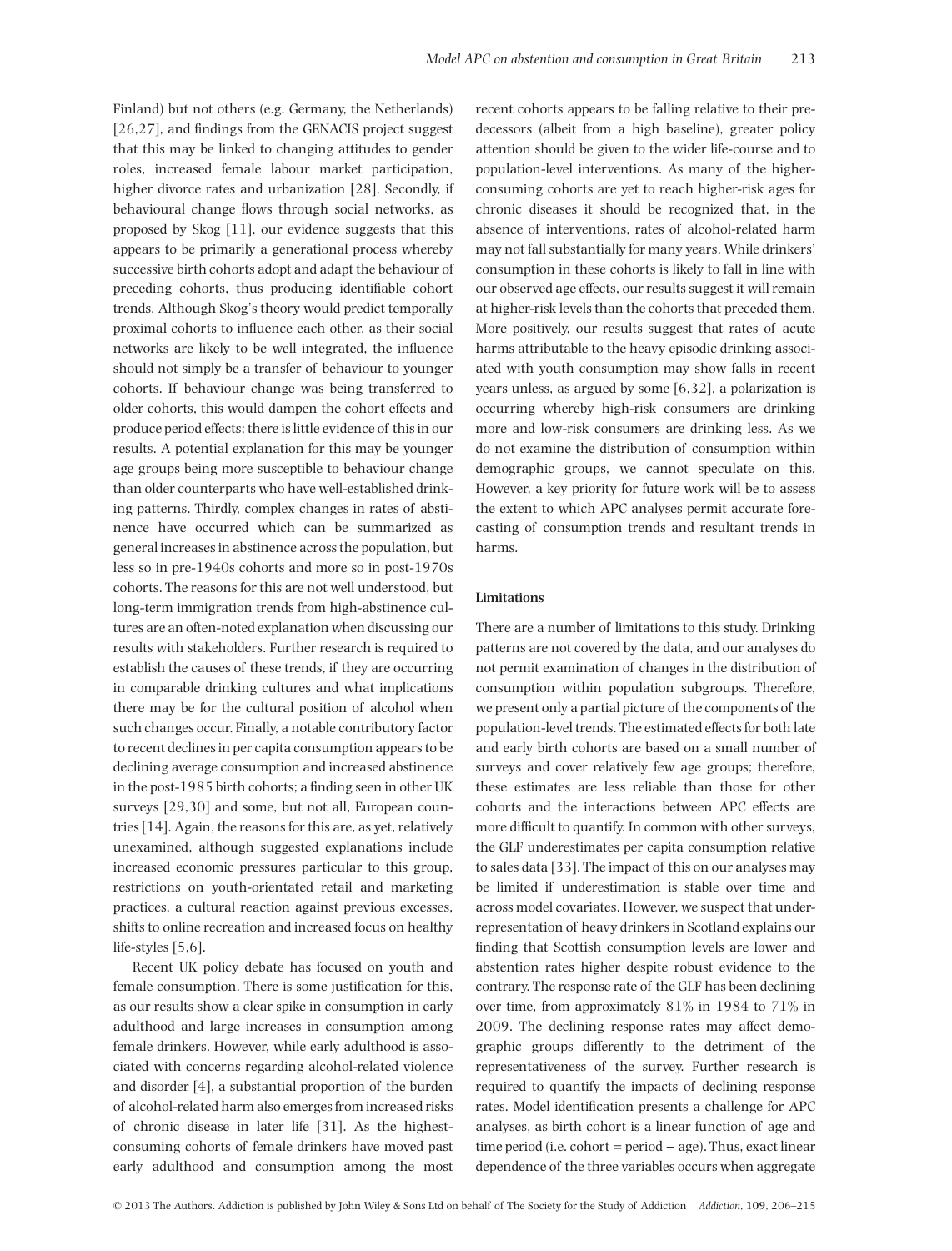tabulated data are used [34]. This study follows others using similar data and groups the age, period and cohort properties of survey respondents into time intervals of different lengths [35]. Different APC groupings were tested, as reported in the sensitivity analyses above, and the results of the base case APC models are also in line with the descriptive statistics shown in Fig. 2.

# **CONCLUSION**

The above APC analysis suggests that rising female consumption and the progression of higher-consuming birth cohorts through the life-course are key drivers of increases in per capita alcohol consumption in the United Kingdom. In contrast, recent falls in consumption appear attributable to reduced consumption and increased abstinence rates among the most recent birth cohorts, especially recent male cohorts, and general increased rates of abstention across the study period. These results support the use of policy interventions with the potential to impact upon adults of all ages, not just younger drinkers, to reduce substantially the rising rates of alcohol-related disease.

## **Declaration of interests**

None.

#### **Acknowledgement**

This work was funded by the Medical Research Council and the Economic and Social Research Council (G000043). We are grateful to the members of our scientific advisory group, who provided advice during the production of this paper.

# **DISCLAIMER**

The General Lifestyle Survey data are Crown Copyright. Neither the Office for National Statistics, Social Survey Division, nor the Data Archive, University of Essex bears any responsibility for the analysis or interpretation of the data described in this paper.

#### **References**

- 1. House of Commons. Health Committee—First Report: Alcohol. 2010. London. Available at: [http://www](http://www.publications.parliament.uk/pa/cm200910/cmselect/cmhealth/151/151i.pdf) [.publications.parliament.uk/pa/cm200910/cmselect/](http://www.publications.parliament.uk/pa/cm200910/cmselect/cmhealth/151/151i.pdf) [cmhealth/151/151i.pdf](http://www.publications.parliament.uk/pa/cm200910/cmselect/cmhealth/151/151i.pdf) (accessed and archived at http:// www.webcitation.org/6JMA9uRRG on 3 September 2013).
- 2. British Beer and Pub Association. *Statistical Handbook. A Compilation of Drinks Industry Statistics*. London: Brewing Publications Limited; 2007.
- 3. HM Revenue and Customs. Alcohol factsheet 2012. 2012. Available at: [https://www.uktradeinfo.com/Statistics/](https://www.uktradeinfo.com/Statistics/Pages/TaxAndDutyBulletins.aspx) [Pages/TaxAndDutyBulletins.aspx](https://www.uktradeinfo.com/Statistics/Pages/TaxAndDutyBulletins.aspx) (accessed and archived at

http://www.webcitation.org/6JMAZMfC3 on 3 September 2013).

- 4. Plant M., Plant M. *Binge Britain: Alcohol and the National Response*. Oxford: Oxford University Press; 2006.
- 5. Smith L., Foxcroft D. Drinking in the UK: an exploration of trends. 2009. Joseph Rowntree Foundation. Available at: [http://www.jrf.org.uk/sites/files/jrf/UK-alcohol-trends-](http://www.jrf.org.uk/sites/files/jrf/UK-alcohol-trends-FULL.pdf)[FULL.pdf](http://www.jrf.org.uk/sites/files/jrf/UK-alcohol-trends-FULL.pdf) (accessed and archived at [http://www.webcitation](http://www.webcitation.org/6JMAipmKs) [.org/6JMAipmKs](http://www.webcitation.org/6JMAipmKs) on 3 September 2013).
- 6. Measham F. The turning tides of intoxication: young people's drinking in Britain in the 2000s. *Health Educ* 2008; **108**: 207–22.
- 7. Meier P. S., Purshouse R. C., Brennan A. Policy options for alcohol price regulation: the importance of modelling population heterogeneity. *Addiction* 2010; **105**: 383–93.
- 8. Lederman S. *Alcool, Alcoolisme, Alcoolisation*, vol. **1**. Paris: Presses Universitaires de France; 1956.
- 9. Duffy J. C. The distribution of alcohol-consumption— 30 years on. *Br J Addict* 1986; **81**: 735–41.
- 10. Grant M., Litvak J. *Drinking Patterns and Their Consequences*. Washington, DC: Taylor and Francis; 1998.
- 11. Skog O. J. The collectivity of drinking cultures—a theory of the distribution of alcohol-consumption. *Br J Addict* 1985; **80**: 83–99.
- 12. Skog O. J. Commentary on Gmel & Rehm's interpretation of the theory of collectivity of drinking culture. *Drug Alcohol Rev* 2001; **20**: 325–31.
- 13. Bloomfield K., Gmel G., Wilsnack S. Introduction to special issue 'Gender, Culture and Alcohol Problems: A Multi-National Study'. *Alcohol Alcohol* 2006; **41**: I3–I7.
- 14. Hibell B., Guttormsson U., Ahlström S., Balakireva O., Bjarnason T., Kokkevi A. *et al*. The 2007 ESPAD Report: Substance Use Among Students in 35 European Countries. 2009. Sweden: The Swedish Council for Information on Alcohol and Other Drugs (CAN). Available at: [http://](http://www.espad.org/Uploads/ESPAD_reports/2007/The_2007_ESPAD_Report-FULL_091006.pdf) [www.espad.org/Uploads/ESPAD\\_reports/2007/The\\_2007](http://www.espad.org/Uploads/ESPAD_reports/2007/The_2007_ESPAD_Report-FULL_091006.pdf) [\\_ESPAD\\_Report-FULL\\_091006.pdf](http://www.espad.org/Uploads/ESPAD_reports/2007/The_2007_ESPAD_Report-FULL_091006.pdf) (accessed and archived at<http://www.webcitation.org/6JMB7vHWW> on 3 September 2013).
- 15. Kemm J. An analysis by birth cohort of alcohol consumption by adults in Great Britain 1978–1998. *Alcohol Alcohol* 2003; **38**: 142–7.
- 16. Levenson M. R., Aldwin C. M., Spiro A. Age, cohort and period effects on alcohol consumption and problem drinking: findings from the normative aging study. *J Stud Alcohol* 1998; **59**: 712–22.
- 17. Moore A. A., Gould R., Reuben D. B., Greendale G. A., Carter M. K., Zhou K. *et al*. Longitudinal patterns and predictors of alcohol consumption in the United States. *Am J Public Health* 2005; **95**: 458–64.
- 18. Karlamangla A., Zhou K. F., Reuben D., Greendale G., Moore A. Longitudinal trajectories of heavy drinking in adults in the United States of America. *Addiction* 2006; **101**: 91–9.
- 19. Kerr W. C., Greenfield T. K., Bond J., Ye Y., Rehm J. Age, period and cohort influences on beer, wine and spirits consumption trends in the US National Alcohol Surveys. *Addiction* 2004; **99**: 1111–20.
- 20. Kerr W. C., Greenfield T. K., Bond J., Ye Y., Rehm J. Age– period–cohort modelling of alcohol volume and heavy drinking days in the US National Alcohol Surveys: divergence in younger and older adult trends. *Addiction* 2009; **104**: 27–37.
- 21. Neve R. J. M., Diederiks J. P. M., Knibbe R. A., Drop M. J. Developments in drinking behavior in the Netherlands from